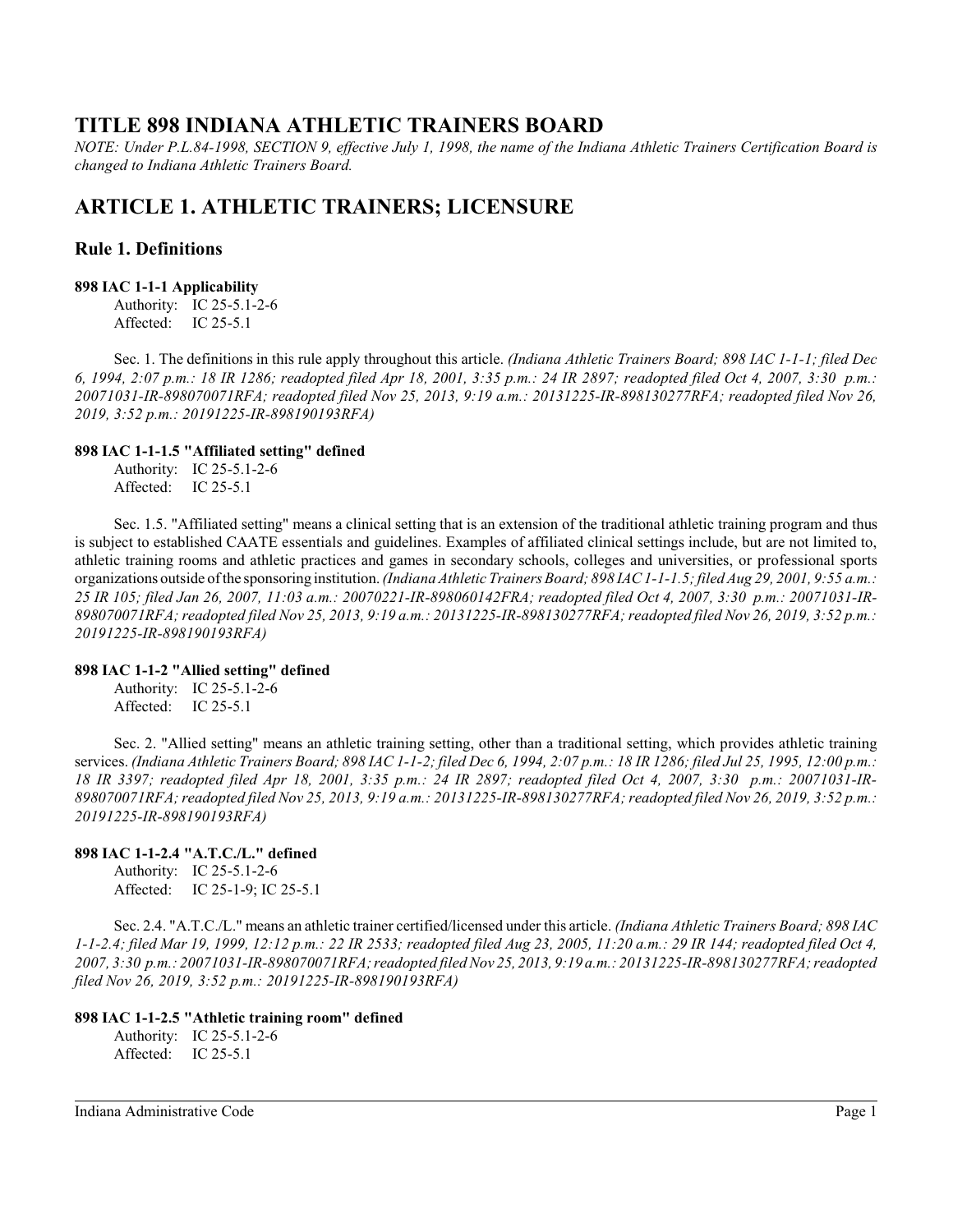### INDIANA ATHLETIC TRAINERS BOARD

Sec. 2.5. "Athletic training room" means a designated physical facilitylocated withinan institution orin an acceptable affiliated setting in which comprehensive athletic health care services are provided. The athletic training room must provide at a minimum the following equipment:

(1) Taping table(s).

(2) Treatment table(s).

(3) Heat-cold therapy, for example, ice, hydrocollator, and whirlpool.

(4) Emergency equipment, for example, splints, crutches, and stretchers.

(5) First aid supplies.

(6) Therapeutic exercise equipment, for example, hand-leg weights and surgical tubing.

(7) A record keeping system, for example, a file cabinet and injury record forms.

*(Indiana Athletic Trainers Board; 898 IAC 1-1-2.5; filed Jul 25, 1995, 12:00 p.m.: 18 IR 3398; readopted filed Aug 29, 2001, 9:52 a.m.: 25 IR 204; readopted filed Oct 4, 2007, 3:30 p.m.: 20071031-IR-898070071RFA; readopted filed Nov 25, 2013, 9:19 a.m.: 20131225-IR-898130277RFA; readopted filed Nov 26, 2019, 3:52 p.m.: 20191225-IR-898190193RFA)*

### **898 IAC 1-1-3 "Board" defined**

Authority: IC 25-5.1-2-6 Affected: IC 25-5.1-2-1

Sec. 3. "Board" means the Indiana athletic trainers board as established by IC 25-5.1-2-1. *(Indiana Athletic Trainers Board; 898 IAC 1-1-3; filed Dec 6, 1994, 2:07 p.m.: 18 IR 1286; filed Mar 25, 1999, 4:28 p.m.: 22 IR 2530; readopted filed Apr 18, 2001, 3:35 p.m.: 24 IR 2897; readopted filed Oct 4, 2007, 3:30 p.m.: 20071031-IR-898070071RFA; readopted filed Nov 25, 2013, 9:19 a.m.: 20131225-IR-898130277RFA; readopted filed Nov 26, 2019, 3:52 p.m.: 20191225-IR-898190193RFA)*

## **898 IAC 1-1-3.1 "CAAHEP" defined** *(Repealed)*

Sec. 3.1. *(Repealed by Indiana Athletic Trainers Board; filed Jan 26, 2007, 11:03 a.m.: 20070221-IR-898060142FRA)*

#### **898 IAC 1-1-3.2 "BOC" defined**

Authority: IC 25-5.1-2-6 Affected: IC 25-5.1

Sec. 3.2. "BOC" means the Board of Certification, Inc. *(Indiana Athletic Trainers Board; 898 IAC 1-1-3.2; filed Jan 26, 2007, 11:03 a.m.: 20070221-IR-898060142FRA; readopted filed Oct 4, 2007, 3:30 p.m.: 20071031-IR-898070071RFA; readopted filed Nov 25, 2013, 9:19 a.m.: 20131225-IR-898130277RFA; readopted filed Nov 26, 2019, 3:52 p.m.: 20191225-IR-898190193RFA)*

## **898 IAC 1-1-3.3 "CAATE" defined**

Authority: IC 25-5.1-2-6 Affected: IC 25-5.1

Sec. 3.3. "CAATE" meanstheCommission on Accreditation of Athletic TrainingEducation. *(Indiana Athletic Trainers Board; 898 IAC 1-1-3.3; filed Jan 26, 2007, 11:03 a.m.: 20070221-IR-898060142FRA; readopted filed Oct 4, 2007, 3:30 p.m.: 20071031- IR-898070071RFA; readopted filed Nov 25, 2013, 9:19 a.m.: 20131225-IR-898130277RFA; readopted filed Nov 26, 2019, 3:52 p.m.: 20191225-IR-898190193RFA)*

## **898 IAC 1-1-3.5 "Comprehensive athletic health care services" defined**

Authority: IC 25-5.1-2-6 Affected: IC 25-5.1

Sec. 3.5. "Comprehensive athletic health care services" means: (1) pre-practice and pre-game preparation (taping, bandaging, and application of protective padding);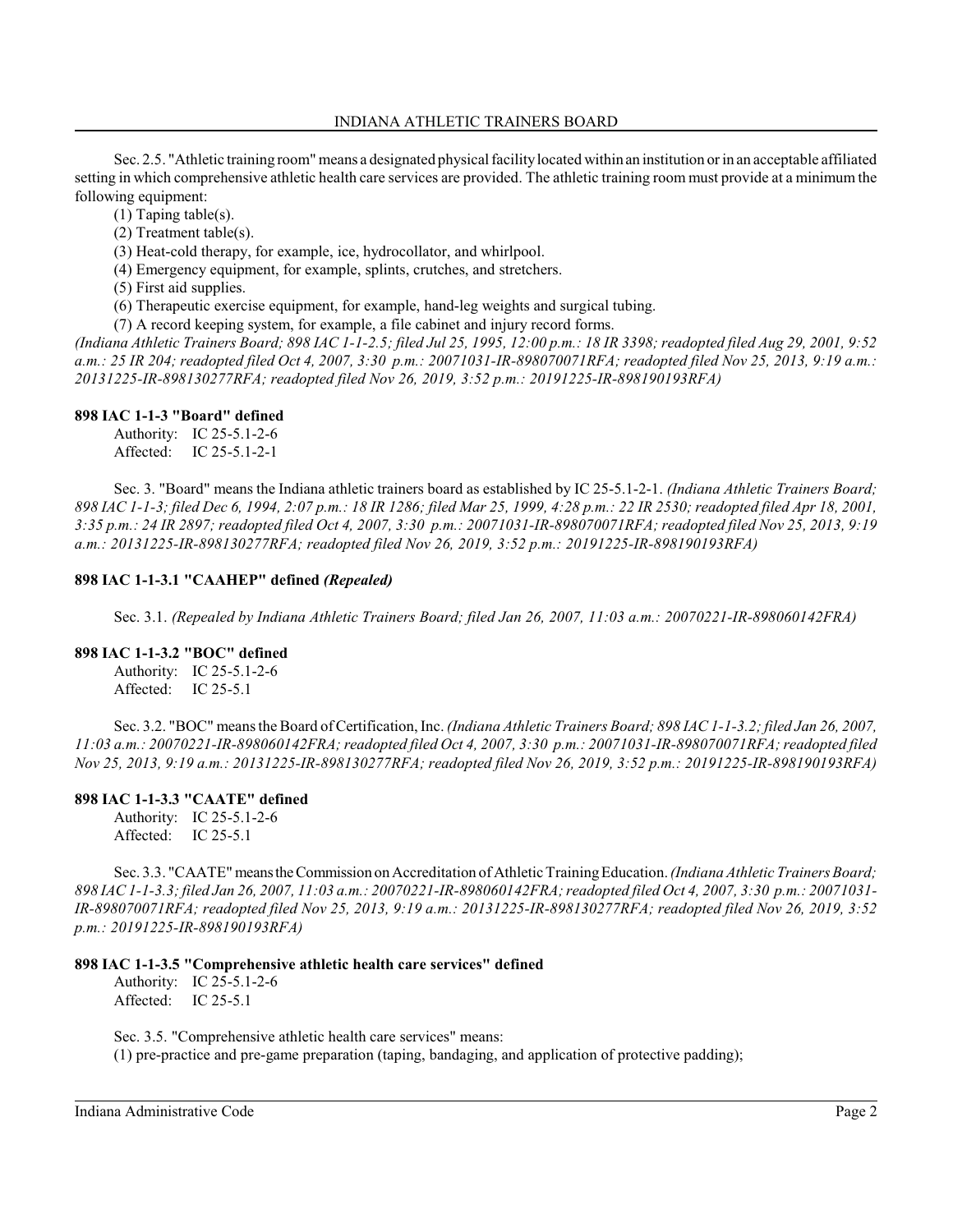(2) injury-illness evaluation;

(3) first aid and emergency care;

(4) follow-up care; and

(5) related services.

*(Indiana Athletic Trainers Board; 898 IAC 1-1-3.5; filed Jul 25, 1995, 12:00 p.m.: 18 IR 3398; readopted filed Aug 29, 2001, 9:52 a.m.: 25 IR 204; readopted filed Oct 4, 2007, 3:30 p.m.: 20071031-IR-898070071RFA; readopted filed Nov 25, 2013, 9:19 a.m.: 20131225-IR-898130277RFA; readopted filed Nov 26, 2019, 3:52 p.m.: 20191225-IR-898190193RFA)*

#### **898 IAC 1-1-4 "Curriculum candidate" defined**

Authority: IC 25-5.1-2-6 Affected: IC 25-5.1

Sec. 4. "Curriculum candidate" means a person who has completed a CAATE accredited athletic training education program. *(Indiana Athletic Trainers Board; 898 IAC 1-1-4; filed Dec 6, 1994, 2:07 p.m.: 18 IR 1287; readopted filed Jun 5, 2001, 2:35 p.m.: 24 IR 3238; errata filed Aug 10, 2001, 8:50 a.m.: 24 IR 3991; filed Jan 26, 2007, 11:03 a.m.: 20070221-IR-898060142FRA; readopted filed Oct 4, 2007, 3:30 p.m.: 20071031-IR-898070071RFA; readopted filed Nov 25, 2013, 9:19 a.m.: 20131225-IR-898130277RFA; readopted filed Nov 26, 2019, 3:52 p.m.: 20191225-IR-898190193RFA)*

#### **898 IAC 1-1-4.5 "L.A.T." defined**

Authority: IC 25-5.1-2-6 Affected: IC 25-1-9; IC 25-5.1

Sec. 4.5. "L.A.T." means a licensed athletic trainer licensed under this article. *(Indiana Athletic Trainers Board; 898 IAC 1-1- 4.5; filed Mar 19, 1999, 12:12 p.m.: 22 IR 2533; readopted filed Aug 23, 2005, 11:20 a.m.: 29 IR 144; readopted filed Oct 4, 2007, 3:30 p.m.: 20071031-IR-898070071RFA; readopted filed Nov 25, 2013, 9:19 a.m.: 20131225-IR-898130277RFA; readopted filed Nov 26, 2019, 3:52 p.m.: 20191225-IR-898190193RFA)*

#### **898 IAC 1-1-5 "Health care facility" defined**

Authority: IC 25-5.1-2-6 Affected: IC 25-5.1

Sec. 5. "Health care facility" means the office of a physician, a hospital, or a clinic. *(Indiana Athletic Trainers Board; 898 IAC 1-1-5; filed Dec 6, 1994, 2:07 p.m.: 18 IR 1287; readopted filed Apr 18, 2001, 3:35 p.m.: 24 IR 2897; readopted filed Oct 4, 2007, 3:30 p.m.: 20071031-IR-898070071RFA; readopted filed Nov 25, 2013, 9:19 a.m.: 20131225-IR-898130277RFA; readopted filed Nov 26, 2019, 3:52 p.m.: 20191225-IR-898190193RFA)*

#### **898 IAC 1-1-6 "NATA" defined**

Authority: IC 25-5.1-2-6 Affected: IC 25-5.1

Sec. 6. "NATA" means the National Athletic Trainers Association, Inc. *(Indiana Athletic Trainers Board; 898 IAC 1-1-6;filed Dec 6, 1994, 2:07 p.m.: 18 IR 1287; readopted filed Apr 18, 2001, 3:35 p.m.: 24 IR 2897; readopted filed Oct 4, 2007, 3:30 p.m.: 20071031-IR-898070071RFA; readopted filed Nov 25, 2013, 9:19 a.m.: 20131225-IR-898130277RFA; readopted filed Nov 26, 2019, 3:52 p.m.: 20191225-IR-898190193RFA)*

### **898 IAC 1-1-7 "NATABOC" defined** *(Repealed)*

Sec. 7. *(Repealed by Indiana Athletic Trainers Board; filed Jan 26, 2007, 11:03 a.m.: 20070221-IR-898060142FRA)*

#### **898 IAC 1-1-8 "Resident" defined** *(Repealed)*

Indiana Administrative Code Page 3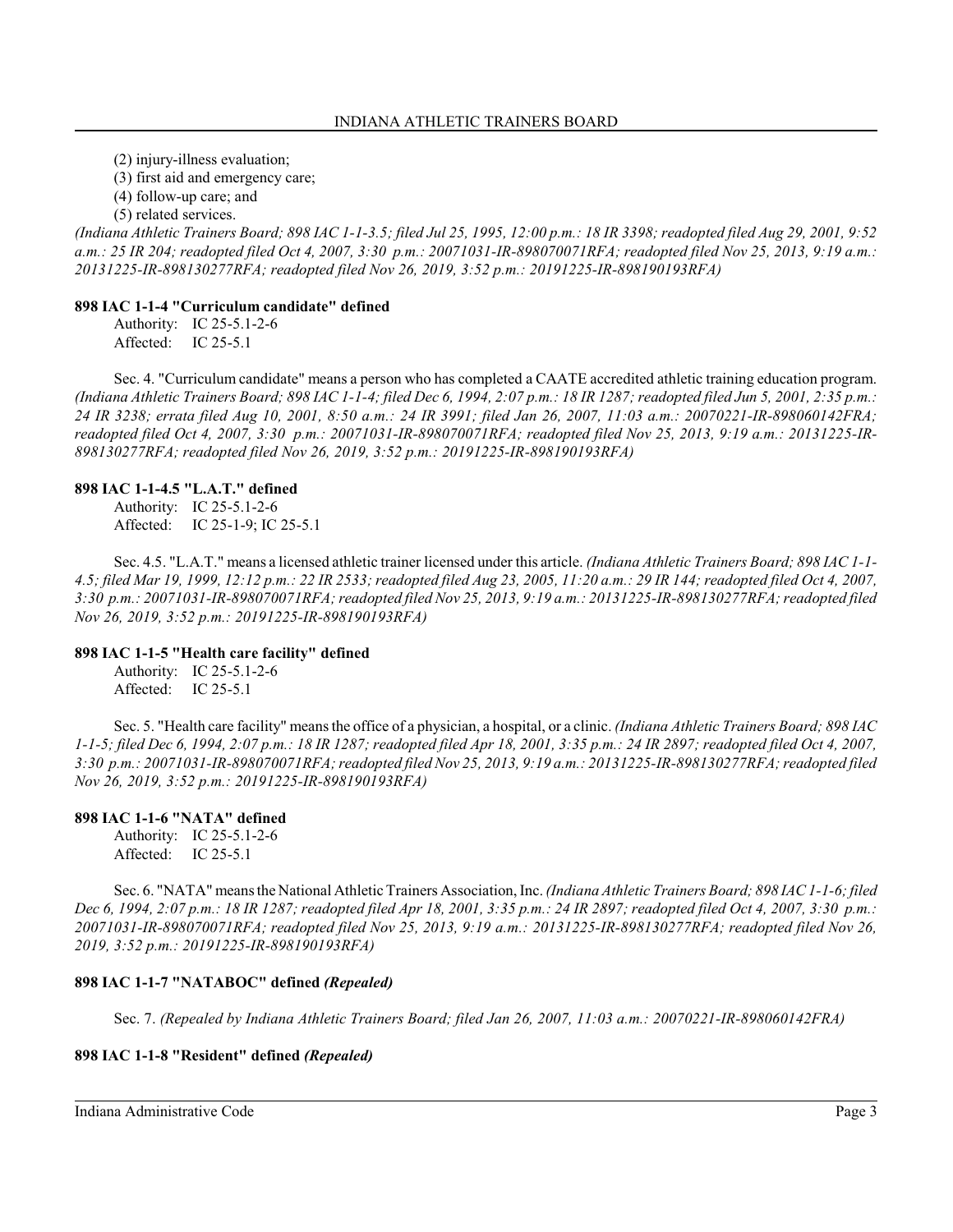Sec. 8. *(Repealed by Indiana Athletic Trainers Board; filed Jun 5, 2001, 2:30 p.m.: 24 IR 3069)*

#### **898 IAC 1-1-9 "Supervision" defined**

Authority: IC 25-5.1-2-6 Affected: IC 25-1-9; IC 25-5.1

Sec. 9. "Supervision" means daily personal verbal contact at the site of supervision between the athletic training student and the supervising athletic trainer who is certified by BOC and who:

(1) plans;

(2) directs;

(3) advises; and

(4) evaluates;

the student's athletic training experience. *(Indiana Athletic Trainers Board; 898 IAC 1-1-9; filed Dec 6, 1994, 2:07 p.m.: 18 IR 1287; readopted filed Apr 18, 2001, 3:35 p.m.: 24 IR 2897; filed Jan 26, 2007, 11:03 a.m.: 20070221-IR-898060142FRA; readopted filed Oct 4, 2007, 3:30 p.m.: 20071031-IR-898070071RFA; readopted filed Nov 25, 2013, 9:19 a.m.: 20131225-IR-898130277RFA; readopted filed Nov 26, 2019, 3:52 p.m.: 20191225-IR-898190193RFA)*

#### **898 IAC 1-1-10 "Traditional athletic training setting" defined**

Authority: IC 25-5.1-2-6 Affected: IC 25-5.1

Sec. 10. "Traditional athletic training setting" means an athletic training room that serves as the physical setting in which the minimum hours of direct supervision are accumulated for the purpose of fulfilling the requirements for licensure. *(Indiana Athletic Trainers Board; 898 IAC 1-1-10; filed Jul 25, 1995, 12:00 p.m.: 18 IR 3398; filed Mar 25, 1999, 4:28 p.m.: 22 IR 2530; readopted filed Aug 23, 2005, 11:20 a.m.: 29 IR 144; readopted filed Oct 4, 2007, 3:30 p.m.: 20071031-IR-898070071RFA; readopted filed Nov 25, 2013, 9:19 a.m.: 20131225-IR-898130277RFA; readopted filed Nov 26, 2019, 3:52 p.m.: 20191225-IR-898190193RFA)*

## **Rule 2. Licensure**

### **898 IAC 1-2-1 Application procedures**

Authority: IC 25-5.1-2-6 Affected: IC 25-5.1

Sec. 1. (a) An applicant for licensure as an athletic trainer shall do the following:

(1) Make application therefor in writing on forms provided by the board.

(2) Furnish evidence satisfactory to the board that the qualifying requirements have been met as provided for in IC 25-5.1.

(b) Applicants for licensure as an athletic trainer must:

(1) pass the BOC examination; and

(2) hold current BOC certification.

*(Indiana Athletic Trainers Board; 898 IAC 1-2-1; filed Dec 6, 1994, 2:07 p.m.: 18 IR 1287; filed Jul 25, 1995, 12:00 p.m.: 18 IR 3398; filed Mar 25, 1999, 4:28 p.m.: 22 IR 2530; readopted filed Jun 5, 2001, 2:35 p.m.: 24 IR 3238; filed Jan 26, 2007, 11:03 a.m.: 20070221-IR-898060142FRA; readopted filed Oct 4, 2007, 3:30 p.m.: 20071031-IR-898070071RFA; readopted filed Nov 25, 2013, 9:19 a.m.: 20131225-IR-898130277RFA; readopted filed Nov 26, 2019, 3:52 p.m.: 20191225-IR-898190193RFA)*

#### **898 IAC 1-2-2 Education and training**

Authority: IC 25-5.1-2-6 Affected: IC 25-5.1-3-1

Sec. 2. (a) All applicants for licensure under IC 25-5.1-3-1 must have completed clinical experience in accordance with this section.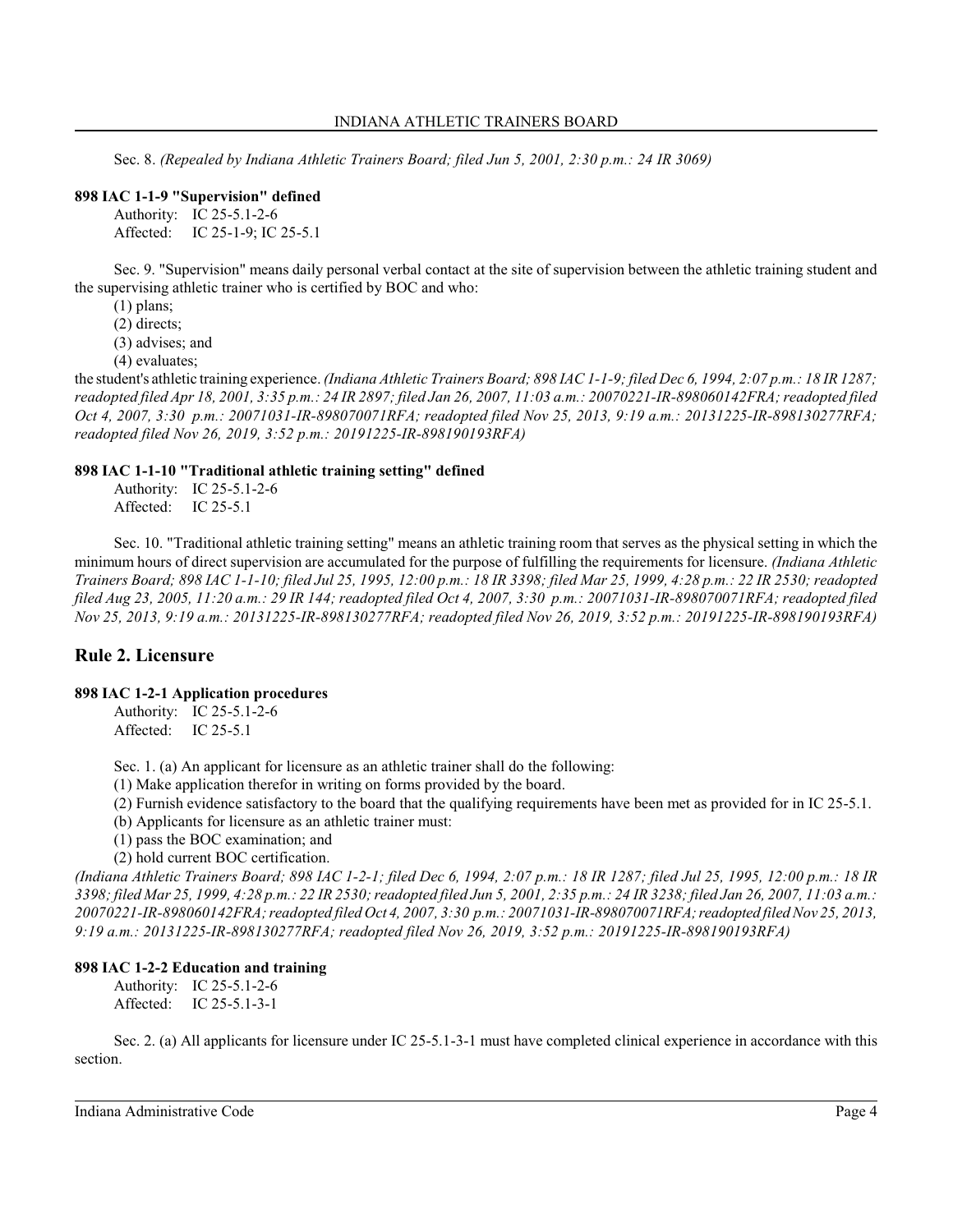(b) An applicant who has completed a CAATE accredited athletic training program must have completed the required clinical athletic training experience under the supervision of a BOC certified athletic trainer. The athletic training experiences obtained must be in athletic training settings associated with the CAATE accredited curriculum.

(c) If an applicant for licensure proposes to satisfy more than one (1) of the course requirements of IC 25-5.1-3-1(b) with one (1) combined course, the course must be credited for at least three (3) semester hours or four and one-half (4.5) quarter hours on an official transcript. In addition, if the course is completed in one (1) semester or one (1) quarter, it must be credited for not less than five (5) semester hours orseven and one-half (7.5) quarter hours on an official transcript. *(Indiana Athletic Trainers Board; 898 IAC 1-2-2; filed Dec 6, 1994, 2:07 p.m.: 18 IR 1287; filed Jul 25, 1995, 12:00 p.m.: 18 IR 3398; filed Mar 25, 1999, 4:28 p.m.: 22 IR 2530; readopted filed Jun 5, 2001, 2:35 p.m.: 24 IR 3238; filed Jan 26, 2007, 11:03 a.m.: 20070221-IR-898060142FRA; readopted filed Oct 4, 2007, 3:30 p.m.: 20071031-IR-898070071RFA; readopted filed Nov 25, 2013, 9:19 a.m.: 20131225-IR-898130277RFA; readopted filed Nov 26, 2019, 3:52 p.m.: 20191225-IR-898190193RFA)*

## **898 IAC 1-2-3 Certification under noncode provision** *(Repealed)*

Sec. 3. *(Repealed by Indiana Athletic Trainers Board; filed Sep 18, 1996, 2:00 p.m.: 20 IR 325; filed Mar 25, 1999, 4:28 p.m.: 22 IR 2533; errata, 22 IR 2884)*

## **898 IAC 1-2-4 License renewal** *(Repealed)*

Sec. 4. *(Repealed by Indiana Athletic Trainers Board; filed Sep 14, 2018, 2:59 p.m.: 20181010-IR-898180009FRA)*

## **898 IAC 1-2-5 Abandoned application**

Authority: IC 25-5.1-2-6 Affected: IC 25-1-9; IC 25-5.1

Sec. 5. An application shall be deemed abandoned by the board if, after one (1) year from the date of filing, the requirements for licensure have not been completed and submitted to the board. *(Indiana Athletic Trainers Board; 898 IAC 1-2-5; filed Dec 6, 1994, 2:07 p.m.: 18 IR 1288; filed Mar 25, 1999, 4:28 p.m.: 22 IR 2531; readopted filed Apr 18, 2001, 3:35 p.m.: 24 IR 2897; readopted filed Oct 4, 2007, 3:30 p.m.: 20071031-IR-898070071RFA; readopted filed Nov 25, 2013, 9:19 a.m.: 20131225-IR-898130277RFA; readopted filed Nov 26, 2019, 3:52 p.m.: 20191225-IR-898190193RFA)*

## **898 IAC 1-2-6 Temporary permits**

Authority: IC 25-5.1-2-6 Affected: IC 25-5.1-3-8

Sec. 6. (a) As used in IC 25-5.1-3-8(c)(2), "the date the board disapproves the person's license application" means the date the applicant for licensure receives notice from the board of:

(1) failure of the required examination; or

(2) denial of the individual's license application.

(b) As used in IC 25-5.1-3-8(a)(2), "national athletic training association approved by the board" means the BOC. *(Indiana Athletic Trainers Board; 898 IAC 1-2-6; filed Dec 18, 2001, 9:04 a.m.: 25 IR 1643; filed Jan 26, 2007, 11:03 a.m.: 20070221-IR-898060142FRA; readopted filed Oct 4, 2007, 3:30 p.m.: 20071031-IR-898070071RFA; readopted filed Nov 25, 2013, 9:19 a.m.: 20131225-IR-898130277RFA; readopted filed Nov 26, 2019, 3:52 p.m.: 20191225-IR-898190193RFA)*

## **898 IAC 1-2-7 Exemption from examination** *(Repealed)*

Sec. 7. *(Repealed by Indiana Athletic Trainers Board; filed Jan 26, 2007, 11:03 a.m.: 20070221-IR-898060142FRA)*

## **Rule 3. Fees**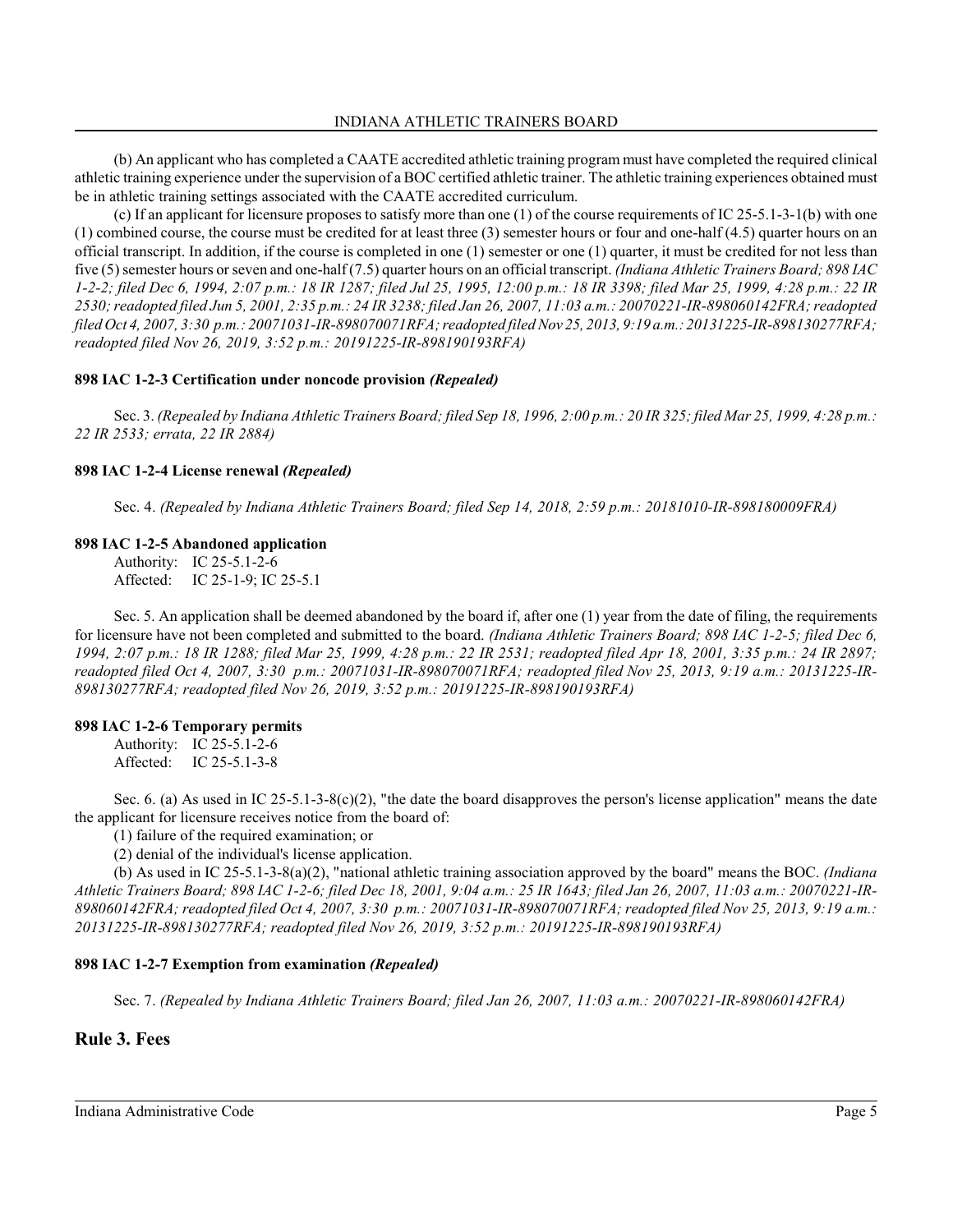## **898 IAC 1-3-1 Fees**

Authority: IC 25-1-8-2; IC 25-5.1-2-6 Affected: IC 25-5.1

Sec. 1. (a) Candidates for examination shall purchase the examination directly from the examination service.

(b) The application/issuance fee for a license to practice as an athletic trainer is fifty-five dollars (\$55).

(c) The fee for verification of a license to another state or jurisdiction is ten dollars (\$10).

(d) The fee for a duplicate wall certificate is ten dollars (\$10).

(e) The fee for a temporary permit is twenty-five dollars (\$25).

(f) The fee for renewal of the license to practice is fifty dollars (\$50) biennially.

(g) The fees are subject to change in accordance with the health professions bureau fee schedule.

(h) All application fees are nonrefundable. *(Indiana Athletic Trainers Board; 898 IAC 1-3-1; filed Dec 6, 1994, 10:40 a.m.: 18 IR 1289; filed Jun 6, 1996, 9:00 a.m.: 19 IR 3112; filed Mar 25, 1999, 4:28 p.m.: 22 IR 2531; readopted filed Dec 2, 2001, 12:35 p.m.: 25 IR 1347; readopted filed Sep 26, 2008, 10:59 a.m.: 20081015-IR-898080350RFA; readopted filed Dec 1, 2014, 8:42 a.m.: 20141231-IR-898140399RFA; readopted filed Nov 26, 2019, 3:52 p.m.: 20191225-IR-898190193RFA)*

## **Rule 4. Supervision**

### **898 IAC 1-4-1 Supervision by athletic trainers**

Authority: IC 25-5.1-2-6 Affected: IC 25-1-9; IC 25-5.1-3-7

Sec. 1. (a) A supervising athletic trainer may make arrangements for another athletic trainer who is certified by BOC to supervise the athletic training student when the supervising athletic trainer cannot be present at the site of supervision.

(b) An athletic trainer who is supervising an athletic training student's educational experiences shall afford supervisionadequate to assure (following stated written and verbal direction) that the student performs his or her tasksin a manner consistent with IC 25-1- 9, IC 25-5.1, and thistitle. An athletic trainer who is supervising an athletic training student must be recognized as an athletic trainer at the setting where the athletic training student is attaining athletic training experience hours. The supervising athletic trainer must maintain a record of each student's experiential hours.

(c) A licensed athletic trainer mustsupervise a collegiate noncurriculumstudent athletic trainer or a high school student athletic trainer, as defined in IC 25-5.1-3-7(6), who may assist with:

(1) first aid;

(2) cryotherapy and hydrotherapy treatments; and

(3) bandaging, wrapping, and taping techniques;

as well as assist with other duties or tasks as directed.

(d) A licensed athletic trainer:

(1) mustsupervise a collegiate noncurriculum student athletic trainer or a high school student athletic trainer, as defined in IC 25-5.1-3-7(6); and

(2) shall prohibit the collegiate noncurriculum student athletic trainer or a high school student athletic trainer from independently operating electrical modalities, performing injury assessments, making return to play decisions, or any other duties or training that fall under the sole discretion of the licensed athletic trainer.

(e) An athletic trainer may not supervise the following:

(1) His or her employer or other individuals who can alter the athletic trainer's employment status.

(2) His or her relative, spouse, or domestic partner.

*(Indiana Athletic Trainers Board; 898 IAC 1-4-1; filed Dec 6, 1994, 2:07 p.m.: 18 IR 1289; readopted filed Apr 18, 2001, 3:35 p.m.: 24 IR 2897; filed Jan 26, 2007, 11:03 a.m.: 20070221-IR-898060142FRA; readopted filed Nov 25, 2013, 9:19 a.m.: 20131225-IR-898130277RFA; readopted filed Nov 26, 2019, 3:52 p.m.: 20191225-IR-898190193RFA)*

# **Rule 5. Standards for the Competent Practice of Athletic Training**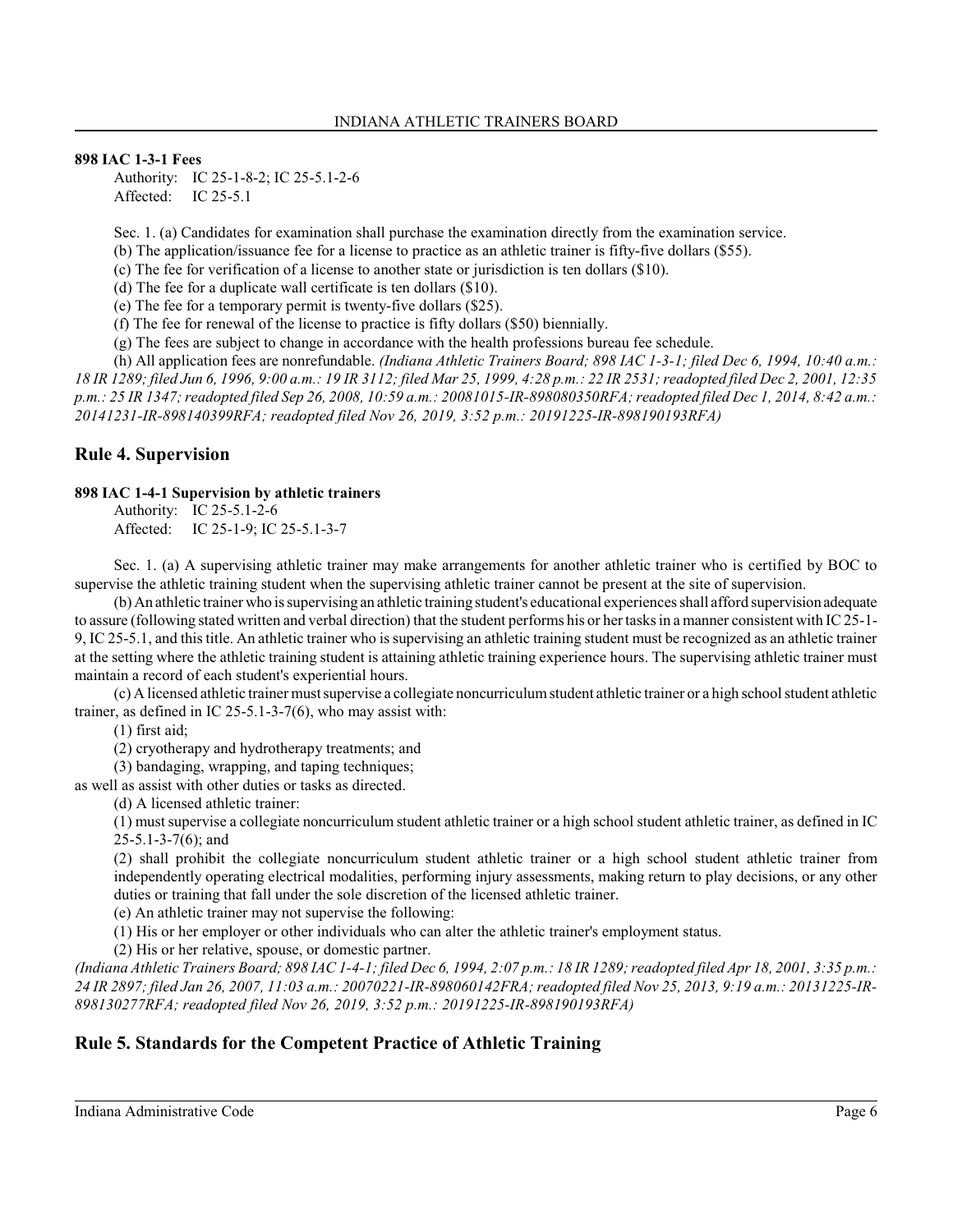#### **898 IAC 1-5-1 Regulatory compliance**

Authority: IC 25-5.1-2-6 Affected: IC 25-1-9; IC 25-5.1

Sec. 1. (a) A licensed athletic trainer must be familiar with and adhere to all rules and standards for the competent practice of athletic training as established by the board.

(b) A licensed athletic trainer must educate those whom they supervise in the practice of athletic training with regard to the standards of competent practice of athletic training and encourage their adherence to the standards.

(c) A licensed athletic trainer must not present false information to the board on any application or other document or in any investigation or proceeding pending before the board.

(d) A licensed athletic trainer must develop a plan for care for each athlete/patient and shall be responsible for the plan implementation and modification. The licensed athletic trainer shall consult with the referring practitioner regarding any contraindicated or unjustified treatment.

(e) A licensed athletic trainer must take reasonable action to inform the supervising medical doctor, osteopath, podiatrist, or chiropractor in cases where an athlete's physical status indicates a change in medical status.

(f) A licensed athletic trainer must provide athletic training services without discrimination based upon race, creed, sex, religion, national origin, age, athletic ability, disease entity, social status, handicap, or financial status.

(g) A licensed athletic trainer must preserve the confidentialities of privileged information to a third party not involved in the athlete's/patient's care unless the athlete/patient consentsto such release or release is permitted or required by law. *(Indiana Athletic Trainers Board; 898 IAC 1-5-1; filed Mar 16, 1998, 3:30 p.m.: 21 IR 2987; filed Mar 25, 1999, 4:28 p.m.: 22 IR 2531; readopted filed Apr 18, 2001, 3:35 p.m.: 24 IR 2897; readopted filed Oct 4, 2007, 3:30 p.m.: 20071031-IR-898070071RFA; readopted filed Nov 25, 2013, 9:19 a.m.: 20131225-IR-898130277RFA; readopted filed Nov 26, 2019, 3:52 p.m.: 20191225-IR-898190193RFA)*

#### **898 IAC 1-5-2 Professionalism**

Authority: IC 25-5.1-2-6 Affected: IC 25-1-9; IC 25-5.1

Sec. 2. (a) A licensed athletic trainer must not misrepresent any qualifications or credentials.

(b) A licensed athletic trainer must maintain knowledge and skills required for continuing professional competence.

(c) A licensed athletic trainer must exercise reasonable care and diligence in the treatment of athletes/patients based upon generally accepted scientific principles, methods, and treatments and current professional theory and practice.

(d) A licensed athletic trainer must be responsible for the conduct of student athletic trainers supervised by the licensed athletic trainer for every action or failure to act by the student athletic trainer in the course of the supervisory relationship.

(e) A licensed athletic trainer must not make any false or misleading claims about the efficacy of any athletic training care.

(f) A licensed athletic trainer who has personal knowledge based upon a reasonable belief that another licensed athletic trainer has engaged in illegal, unlawful, incompetent, or fraudulent conduct in the practice of athletic training shall promptly report such conduct to the consumer protection division of the office of the attorney general. *(Indiana Athletic Trainers Board; 898 IAC 1-5-2; filed Mar 16, 1998, 3:30 p.m.: 21 IR 2987; filed Mar 25, 1999, 4:28 p.m.: 22 IR 2531; readopted filed Apr 18, 2001, 3:35 p.m.: 24 IR 2897; readopted filed Oct 4, 2007, 3:30 p.m.: 20071031-IR-898070071RFA; readopted filed Nov 25, 2013, 9:19 a.m.: 20131225-IR-898130277RFA; readopted filed Nov 26, 2019, 3:52 p.m.: 20191225-IR-898190193RFA)*

#### **898 IAC 1-5-3 Financial gain**

Authority: IC 25-5.1-2-6 Affected: IC 25-1-9; IC 25-5.1

Sec. 3. (a) A licensed athletic trainer may seek remuneration for his or her services that is commensurate with the services and is in compliance with applicable law.

(b) A licensed athletic trainer must not place financial gain above the welfare of the athlete/patient being treated and shall not participate in any arrangement that exploits the athlete/patient.

(c) A licensed athletic trainer must not promote or endorse products in a manner that is false or misleading.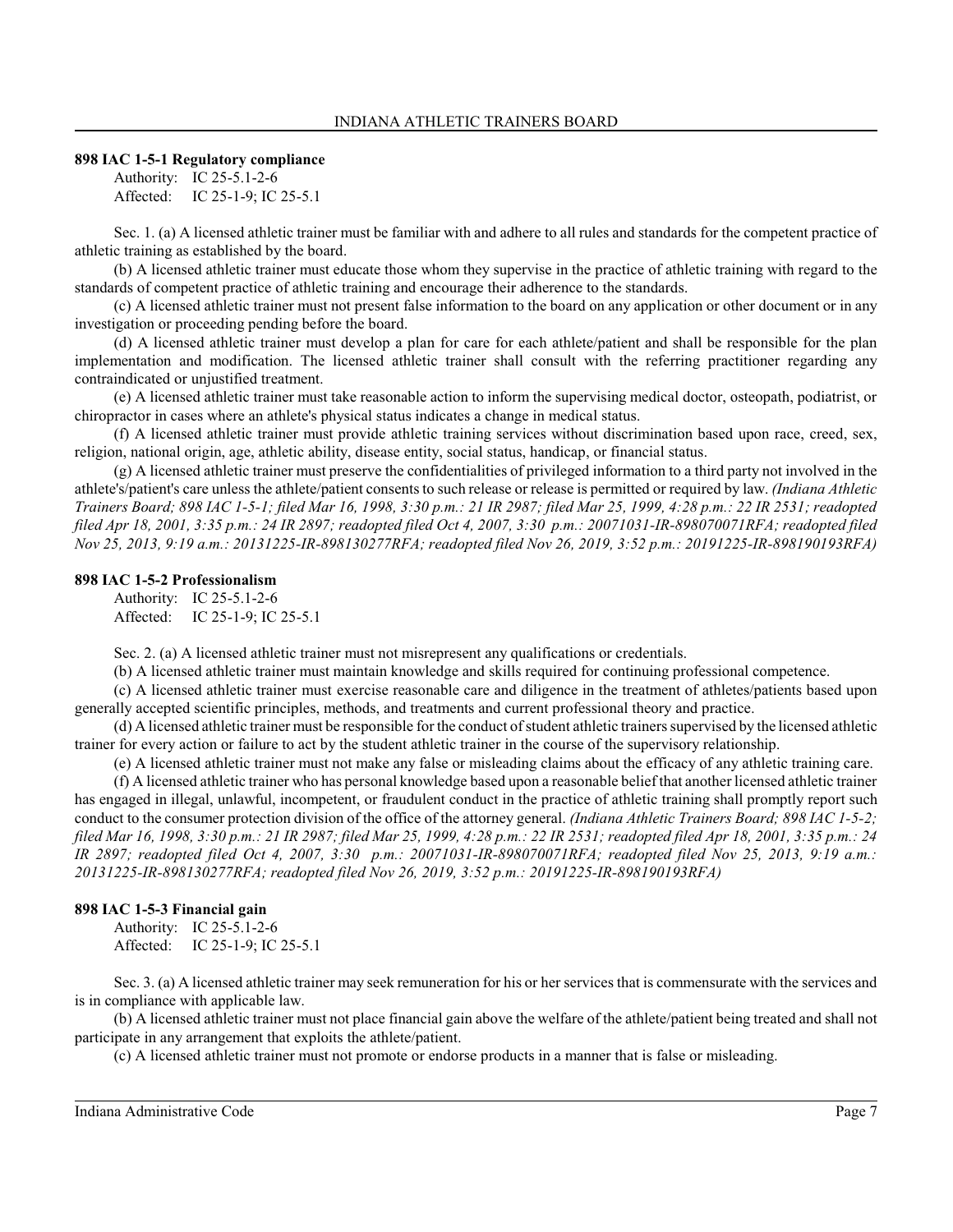(d) A licensed athletic trainer must disclose to an athlete/patient any interest in commercial enterprises that the licensed athletic trainer promotes to athletes for the purpose of personal gain or profit.

(e) A licensed athletic trainer must not provide services, make referrals, or seek compensation for services that are not necessary.

(f) A licensed athletic trainer must not receive or give a commission or rebate or any other form of remuneration for the referral of athletes/patients for professional services. *(Indiana Athletic Trainers Board; 898 IAC 1-5-3; filed Mar 16, 1998, 3:30 p.m.: 21 IR 2988; filed Mar 25, 1999, 4:28 p.m.: 22 IR 2532; readopted filed Apr 18, 2001, 3:35 p.m.: 24 IR 2897; readopted filed Oct 4, 2007, 3:30 p.m.: 20071031-IR-898070071RFA; readopted filed Nov 25, 2013, 9:19 a.m.: 20131225-IR-898130277RFA; readopted filed Nov 26, 2019, 3:52 p.m.: 20191225-IR-898190193RFA)*

## **898 IAC 1-5-4 Sportsmanship**

Authority: IC 25-5.1-2-6 Affected: IC 25-1-9; IC 25-5.1

Sec. 4. (a) A licensed athletic trainer must support, encourage, and condone good sportsmanship.

(b) A licensed athletic trainer must not influence or attempt to influence the outcome or score of an athletic event.

(c) A licensed athletic trainer must not wager on any athletic event that may detrimentally affect the licensed athletic trainer's ability to practice competently as determined by the board. *(Indiana Athletic Trainers Board; 898 IAC 1-5-4; filed Mar 16, 1998, 3:30 p.m.: 21 IR 2988; filed Mar 25, 1999, 4:28 p.m.: 22 IR 2532; readopted filed Apr 18, 2001, 3:35 p.m.: 24 IR 2897; readopted filed Oct 4, 2007, 3:30 p.m.: 20071031-IR-898070071RFA; readopted filed Nov 25, 2013, 9:19 a.m.: 20131225-IR-898130277RFA; readopted filed Nov 26, 2019, 3:52 p.m.: 20191225-IR-898190193RFA)*

## **898 IAC 1-5-5 Practice of athletic training** *(Repealed)*

Sec. 5. *(Repealed by Indiana Athletic Trainers Board; filed Aug 29, 2001, 9:55 a.m.: 25 IR 105)*

## **Rule 6. Continuing Education**

#### **898 IAC 1-6-1 Continuing education**

Authority: IC 25-5.1-2-6 Affected: IC 25-5.1

Sec. 1. (a) A holder of a license issued under IC 25-5.1 shall be required to complete fifty (50) units of BOC approved continuing education for each biennial renewal period. One (1) unit of continuing education is equal to one (1) clock hour.

(b) If the license holder has been licensed for less than one (1) full year at the time of their first renewal, they shall be required to complete twenty-five (25) units of BOC approved continuing education. If the license holder has been licensed for less than six (6) months at the time of their first renewal, they shall not be required to complete the continuing education requirement.

(c) Continuing education:

(1) must be obtained within the biennial renewal period in which the licensee is applying for; and

(2) may not be carried over from one (1) biennial renewal period to another.

(d) The licensee must retain a record of the continuing education required by this rule for four (4) years following the end of the biennial renewal period in which it was obtained.

(e) The board may require additional evidence demonstrating the license holder's compliance with the continuing education requirements of this rule. This additional evidence shall be required in the context of a random audit. It is the responsibility of the license holder to do the following:

(1) Verify that the continuing education obtained to meet the continuing education required for the renewal of his or her license has been approved by BOC.

(2) Retain or otherwise produce evidence of compliance.

*(Indiana Athletic Trainers Board; 898 IAC 1-6-1; filed Mar 25, 1999, 4:28 p.m.: 22 IR 2532; filed Jun 5, 2001, 2:30 p.m.: 24 IR 3069; filed Jan 26, 2007, 11:03 a.m.: 20070221-IR-898060142FRA; readopted filed Nov 25, 2013, 9:19 a.m.: 20131225-IR-*